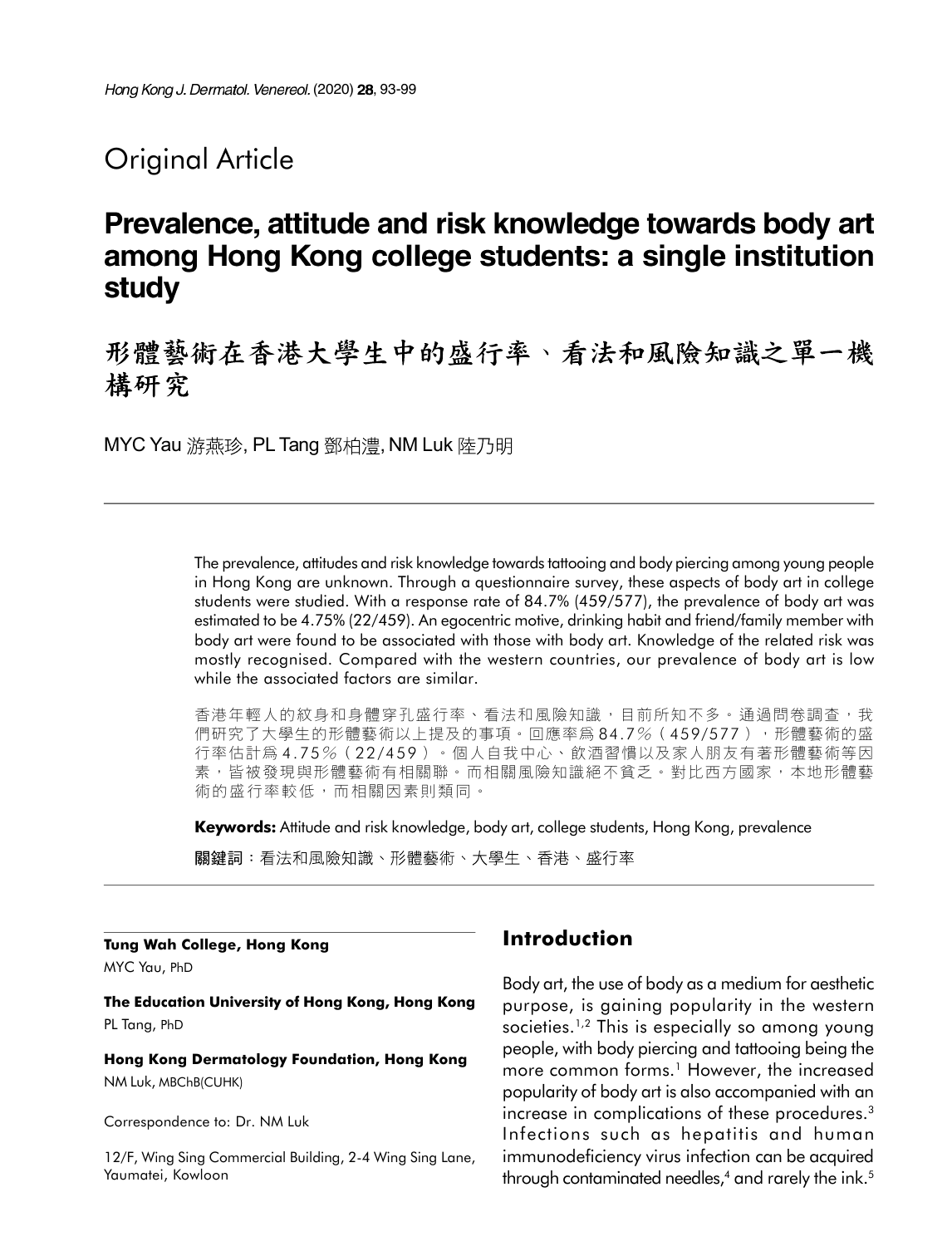Long term consequences including allergic contact dermatitis, lichenoid dermatitis, granulomatous dermatitis, pseudo-lymphoma and even skin cancer.<sup>6-8</sup> Hence it is important to have some understanding on this topic which may be of use for future health prevention planning. In Hong Kong, there have been no formal studies on the prevalence of body art among young people. Their attitudes towards this form of body art; knowledge of associated complications and risk are also unknown. As college students are part of the young population which has a faster increase in body art incidence, it can be used as proxy for the younger generation. The present study investigated these aspects among college students in a single institute in Hong Kong.

### Method

The study was carried out in March 2019 in a tertiary institute in Hong Kong (Tung Wah College) which offers programs on nursing and medical science besides others. Subjects were recruited from students attending health education seminars. The participants were requested to complete the anonymous questionnaire and return at the end of the session. Participation was voluntary with no remunerations. The questionnaire consisted of three parts: (i) epidemiology: age, sex, smoking and drinking habits, religious belief, ethnicity and program of study; (ii) attitude towards of this form of art: motives, form of art and preferred sites, anticipated complications, sources of information, where was the body art performed, friends or family members with body art, parental approval, body art removal if cosmetically unacceptable; (iii) knowledge of associated risks (infectious and non-infectious), estimated risk (0-100%) and factors determining the risk. For those with body art, additional questions were asked on age of acquisition; any consent form signed; risk of complications explained by the artist and the hygiene conditions of the venue.

The study was approved by the Ethics Committee of Tung Wah College, Hong Kong.

#### Analysis

Descriptive statistics on age, sex, program of study, smoking and drinking habits, religious belief etc. The Chi square test was used to detect any association between various factors and those with and without body art. A p value of <0.05 was considered significant (https://www.socscistatistics. com/tests/chisquare2/default2.aspx). Odds ratio was calculated for significant factors (https://www. medcalc.org/calc/odds\_ratio.php).

## **Results**

#### Demographics

Five hundred and seventy-seven questionnaires were distributed and 459 of them were eligible for analysis, giving a response rate of 84.7% (459/ 577). The prevalence of body art was 4.79% (22/ 459). The demographics of the participants are shown in Table 1. Among these 459 students, 316 (68.8%) were female and 116 (25.3%) male. There were 245 (53.4%) students 20 years of age and 195 (42.5%) students aged 21 or above. Chinese (n=444, 96.7%) was the major ethnic group with only five were non-Chinese. With regard to the program of study, 404 (88%) was health-related, 42 (9.2%) was from the science stream e.g. forensic science, three (0.7%) from other programs e.g. psychology, finance. The majority of the participants (97.2%, n=446) were non-smokers and 85 (18.5%) participants were drinkers. Religious believers accounted for 76 (16.6%) of the total participants.

#### Attitudes towards body art

The motives for acquiring body art in order of frequency were: Like the way it looks  $(n=143,$ 39.7%), to make a personal statement (n=96, 26.7%), to be fashionable (n=78, 21.7%), to feel different ( $n=43,11.9%$ ), parent(s) do not want them to have one (n=43,11.9%), to catch attention  $(n=30, 8.3\%)$ , for religious reasons  $(n=12, 3.3\%)$ , to be daring ( $n=12$ , 3.3%), friend(s) want them to have one ( $n=8$ , 2.2%) and parent(s) want them to have one (n=2, 0.6%) (Table 2).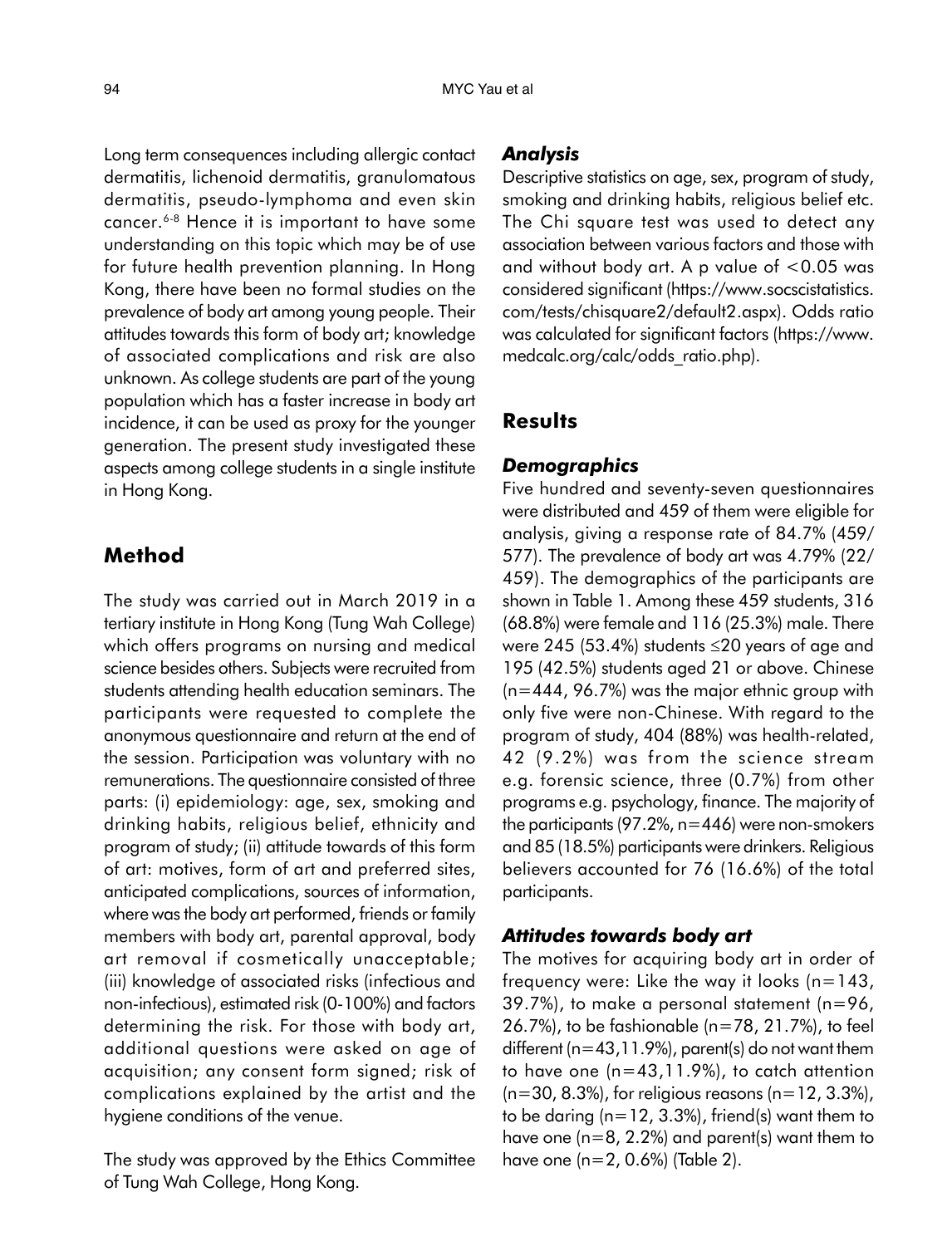Over half (65.5%, n=252) preferred tattooing while body piercing was favoured by 18.4% (n=71) of the participants and  $16.1\%$  (n=62) would accept both types (Table 3). The arms (45.3%) were the most favoured sites for body art followed by the covered parts of the body (34.1%), legs (25.2%), waist (21.1%), exposed parts of the body (14.1%), ear (13.5%), nose (2.1%), lips (2.1%) and navel (1.8%) (Table 4).

|  | Table 1. Characteristics of participants (N=459) |  |  |
|--|--------------------------------------------------|--|--|
|--|--------------------------------------------------|--|--|

|                  | <b>Body</b>    | No body | Total          | %    |
|------------------|----------------|---------|----------------|------|
|                  | art            | art     |                |      |
| Age              |                |         |                |      |
| 18-20            | 9              | 236     | 245            | 53.4 |
| 21-30            | 13             | 182     | 195            | 42.5 |
| Missing          |                |         | 19             | 4.1  |
|                  |                |         | 459            |      |
| Sex              |                |         |                |      |
| Female           | 19             | 297     | 316            | 68.8 |
| Male             | 3              | 113     | 116            | 25.3 |
| Missing          |                |         | 27             | 5.9  |
| Ethnicity        |                |         |                |      |
| Chinese          | 22             | 422     | 444            | 96.7 |
| Non-Chinese      | $\overline{0}$ | 5       | 5              | 1.1  |
| Missing          |                |         | 10             | 2.2  |
| Program of study |                |         |                |      |
| Health related   | 19             | 385     | 404            | 88.0 |
| Science          | $\overline{2}$ | 40      | 42             | 9.2  |
| Others           | 0              | 3       | 3              | 0.7  |
| Missing          |                |         | 10             | 2.2  |
| Smoking          |                |         |                |      |
| Yes              | 3              | 1       | $\overline{4}$ | 0.9  |
| No               | 425            | 21      | 446            | 97.2 |
| Missing          |                |         | 9              | 2.0  |
| <b>Drinker</b>   |                |         |                |      |
| Yes              | 10             | 75      | 85             | 18.5 |
| No               | 10             | 330     | 340            | 74.1 |
| Missing          |                |         | 34             | 7.4  |
| Religion         |                |         |                |      |
| Yes              | 5              | 71      | 76             | 16.6 |
| No               | 15             | 318     | 333            | 72.5 |
| Missing          |                |         | 50             | 10.9 |

The professional body art shop (79.3%) was most chosen venue for acquiring body art, followed by shops in malls (14.5%), hospital or medical clinic (13.5%), friend (3.0%), self (2.6%) and finally parent (2.1%) (Table 5). Over half (57.0%, n=247) of the participants would seek parental approval before acquiring body art while 43% (n=186) would not (Table 3).

Slightly more than half of the participants (51.8%, n=225) had friends or family members with body art (Table 3). While 66.5% (n=284) of participants would remove the body art if the cosmetic results were not acceptable, 33.5% (n=143) preferred to leave them alone (Table 3).

#### Knowledge of the risks of body art

The top three complications recognised by the participants were infections (88.2%), bleeding (75.2%) and allergic reaction (69.7%). The less commonly recognised complications included hepatitis (30.3%), tetanus infection (14.1%) and cyst formation (13.9%) (see Table 6). Almost 60%

Table 2. Motives for those with and without body art (N=360)

|                                          |    | Body art (n) Total $(\%)$ |
|------------------------------------------|----|---------------------------|
| Like the way it looks                    | 10 | 143 (39.7%)               |
| To make a personal statement             | 9  | 96 (26.7%)                |
| Other reasons                            | 3  | 83 (23.0%)                |
| To be fashionable                        | 6  | 78 (21.7%)                |
| To feel different                        | 2  | 43 (11.9%)                |
| Parent(s) don't want them<br>to have one | 0  | 43 (11.9%)                |
| To catch attention                       | 3  | 30 (8.3%)                 |
| For religious reasons                    | 0  | 12 (3.3%)                 |
| To be daring                             | 1  | 12 (3.3%)                 |
| Friend(s) want them to have one          | 0  | $8(2.2\%)$                |
| Parent(s) want them to have one          | 0  | $2(0.6\%)$                |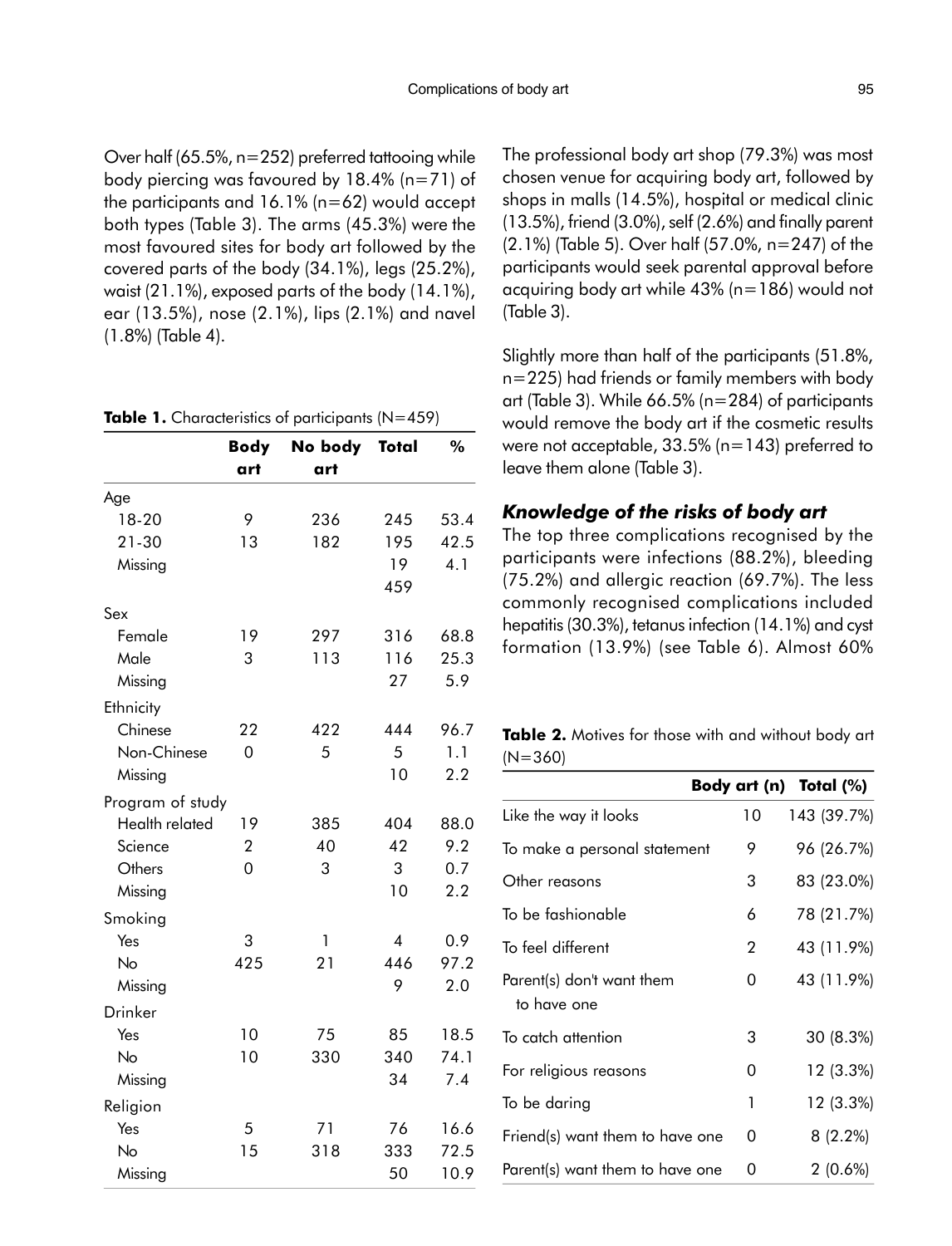|                                                |                                               | <b>Body art</b>              | No body art                 | <b>Total</b>                 | <b>P</b> value<br>(odd ratio) |
|------------------------------------------------|-----------------------------------------------|------------------------------|-----------------------------|------------------------------|-------------------------------|
| Program                                        | Health care<br>Non-health care                | 19<br>$\sqrt{2}$             | 385<br>40                   | 404<br>42                    | 0.989                         |
| Year of study                                  | 1<br>$\overline{2}$<br>3<br>4<br>5            | 4<br>6<br>8<br>$\Omega$<br>4 | 64<br>201<br>99<br>19<br>41 | 68<br>207<br>107<br>19<br>45 | 0.205                         |
| <b>Sex</b>                                     | Female<br>Male                                | 19<br>3                      | 296<br>116                  | 315<br>119                   | 0.137                         |
| <b>Ethnicity</b>                               | Chinese<br>Non-Chinese                        | 22<br>0                      | 422<br>5                    | 444<br>5                     | 1.000                         |
| <b>Religious</b>                               | Yes<br>No                                     | 5<br>15                      | 71<br>318                   | 76<br>333                    | 0.449                         |
| <b>Smoker</b>                                  | Yes<br>No                                     | $\mathbf{1}$<br>21           | 3<br>425                    | $\overline{4}$<br>446        | 0.182                         |
| <b>Drinker</b>                                 | Yes<br>No                                     | 10<br>10                     | 75<br>330                   | 85<br>340                    | $0.001*$<br>$(OR=4.39)$       |
| <b>Motives for body art</b>                    | Egocentric <sup>#</sup><br>Non-egocentric     | 20<br>1                      | 228<br>111                  | 248<br>112                   | $0.007*$<br>$(OR = 9.74)$     |
| <b>Body art preferred</b>                      | Tattoo<br>Body piercing<br><b>Both</b>        | 15<br>4<br>$\overline{2}$    | 237<br>67<br>60             | 252<br>71<br>62              | 0.554                         |
| Sites preferred*                               | Obvious<br>Non-obvious<br>Indifferent         | 8<br>8<br>6                  | 136<br>134<br>92            | 144<br>142<br>98             | 0.981                         |
| <b>Anticipated complications</b>               | Yes<br>No                                     | 11<br>11                     | 165<br>228                  | 176<br>239                   | 0.485                         |
| <b>Where done</b>                              | Professional body art shop<br>Others          | 17<br>5                      | 251<br>156                  | 268<br>161                   | 0.141                         |
| <b>Information sources</b>                     | Media only<br>More than media+                | 6<br>15                      | 129<br>272                  | 135<br>287                   | 0.730                         |
| <b>Parental approval</b>                       | Yes<br>No                                     | 9<br>13                      | 238<br>173                  | 247<br>186                   | 0.117                         |
| <b>Friends/family members</b><br>have body art | Yes<br>No                                     | 17<br>5                      | 208<br>204                  | 225<br>209                   | $0.014*$<br>$(OR = 3.33)$     |
| If cosmetic unacceptable,<br>consider removal  | Yes<br>No                                     | 17<br>5                      | 267<br>138                  | 284<br>143                   | 0.272                         |
| <b>Anticipate complications</b>                | Yes<br>No                                     | 11<br>11                     | 168<br>232                  | 179<br>243                   | 0.459                         |
| <b>Removed if unacceptable</b>                 | Yes<br>No                                     | 17<br>5                      | 272<br>141                  | 289<br>146                   | 0.269                         |
| <b>Risk estimation</b>                         | Low $(< 5\%)$<br>Med (5-20%)<br>High $(>20%)$ | 6<br>3<br>10                 | 86<br>76<br>241             | 92<br>79<br>251              | 0.571                         |

Table 3. Chi square correlation between those with/without body art and various parameters

 $^\ddag$  Reason for body art: a) Egocentric motives: Like the way it looks, to be fashionable, to make a personal statement, to feel different, to catch attention and to be daring; b) Non-egocentric reasons: parent(s) want/don't want them to have one, friend(s) want them to have one, for religious reasons \* Preferred body sites

Obvious sites: ear, nose, lip, arm, exposed part of body; Non-obvious sites: waist, navel, leg, covered parts of the body; Indifferent=obvious + non-obvious

§ Source of information: media only: media and/or internet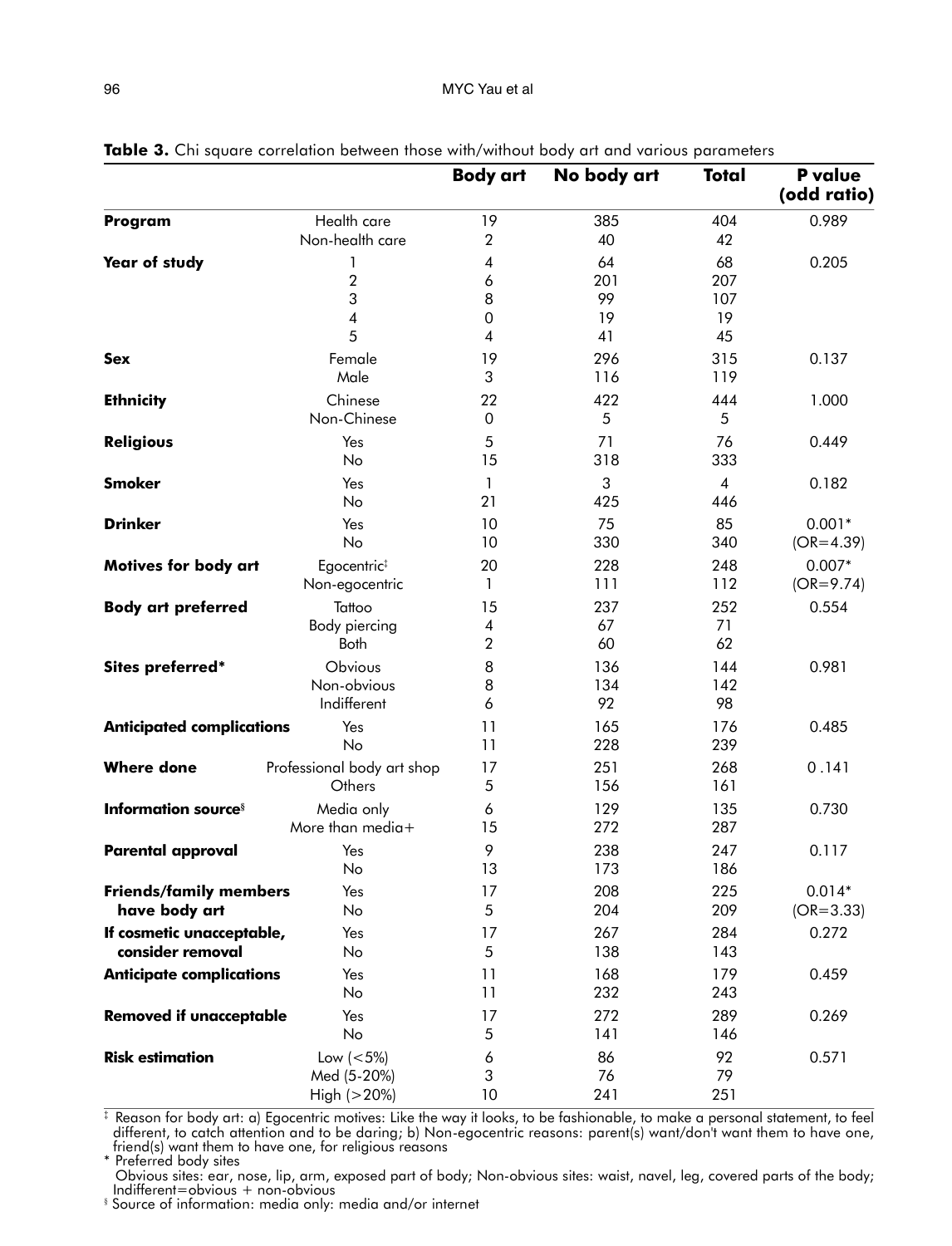|                          | Total | %    |
|--------------------------|-------|------|
| Arm                      | 174   | 45.3 |
| Covered part of the body | 131   | 34.1 |
| Legs                     | 97    | 25.2 |
| Waist                    | 81    | 21.1 |
| Exposed part of the body | 54    | 14.1 |
| Ear                      | 52    | 13.5 |
| <b>Nose</b>              | 8     | 2.1  |
| Lip                      | 8     | 2.1  |
| Navel                    | 7     | 1.8  |
| Others                   | 43    | 11.2 |

**Table 4.** Preferred sites of body art  $(N=384)$ 

#### Table 5. Favoured venue for body art  $(N=429)$

|                            | Total | %    |
|----------------------------|-------|------|
| Professional body art shop | 340   | 79.3 |
| Shop in mall               | 62    | 14.5 |
| Hospital or medical clinic | 58    | 13.5 |
| Friend                     | 13    | 3.0  |
| Self                       | 11    | 2.6  |
| Parent                     | 9     | 2.1  |
| Other                      | 22    | 5.1  |

Table 6. Complications recognised by the participants (N=439)

|                   | Total | %    |
|-------------------|-------|------|
| Infection         | 387   | 88.2 |
| Bleeding          | 330   | 75.2 |
| Allergic reaction | 306   | 69.7 |
| <b>Bruising</b>   | 167   | 38.0 |
| Keloid            | 159   | 36.2 |
| HIV               | 153   | 34.9 |
| Hepatitis         | 133   | 30.3 |
| Tetanus           | 62    | 14.1 |
| Cyst              | 61    | 13.9 |
| Other             | 10    | 2.3  |
| None              | 10    | 2.3  |

(n=251) of the respondents considered the procedure risky (>20%) and 21.8% (n=92) believed that it was of low risk  $(\leq 5\%)$  (Table 3).

The more recognised risk factor of causing complications was the hygiene conditions of the workplace (75.2%), followed by the type of body art (56.7%), who performed the procedure (56.0%), place where the body art was done (43.3%) and lastly the price of the procedure (40.1%) (Table 7).

#### Those with body art

For the 22 students with body art, there were 19 females and 3 males (Table 3). The mean age of acquiring body art was 17.6 years (n=21, mode=18 years, range 11-23 years). Twelve (54.5%) were informed about the potential risk of the procedures but only 4 (18.2%) were asked for written consent. The hygiene conditions of the venues were rated as very clean in 7 (35%) and clean in 14 (65%).

### Chi square analysis

It was found that egocentric motives (OR=9.74 p=0.007), drinking habit (OR=4.59, p=0.001) and those with friends/family members have body art ( $OR = 3.33$ ,  $p = 0.014$ ) were significantly associated with acquisition of body art (Table 3).

|           |  |  | Table 7. Risk factors recognised by respondents |
|-----------|--|--|-------------------------------------------------|
| $(N=439)$ |  |  |                                                 |

|                                 | Total | $\%$ |
|---------------------------------|-------|------|
| Hygiene conditions of the venue | 330   | 75.2 |
| Type of body art                | 249   | 56.7 |
| Who performed the procedure     | 246   | 56.0 |
| Place where it is done          | 190   | 43.3 |
| Price of the procedure          | 176   | 40.1 |
| )thers                          | 15    | 34   |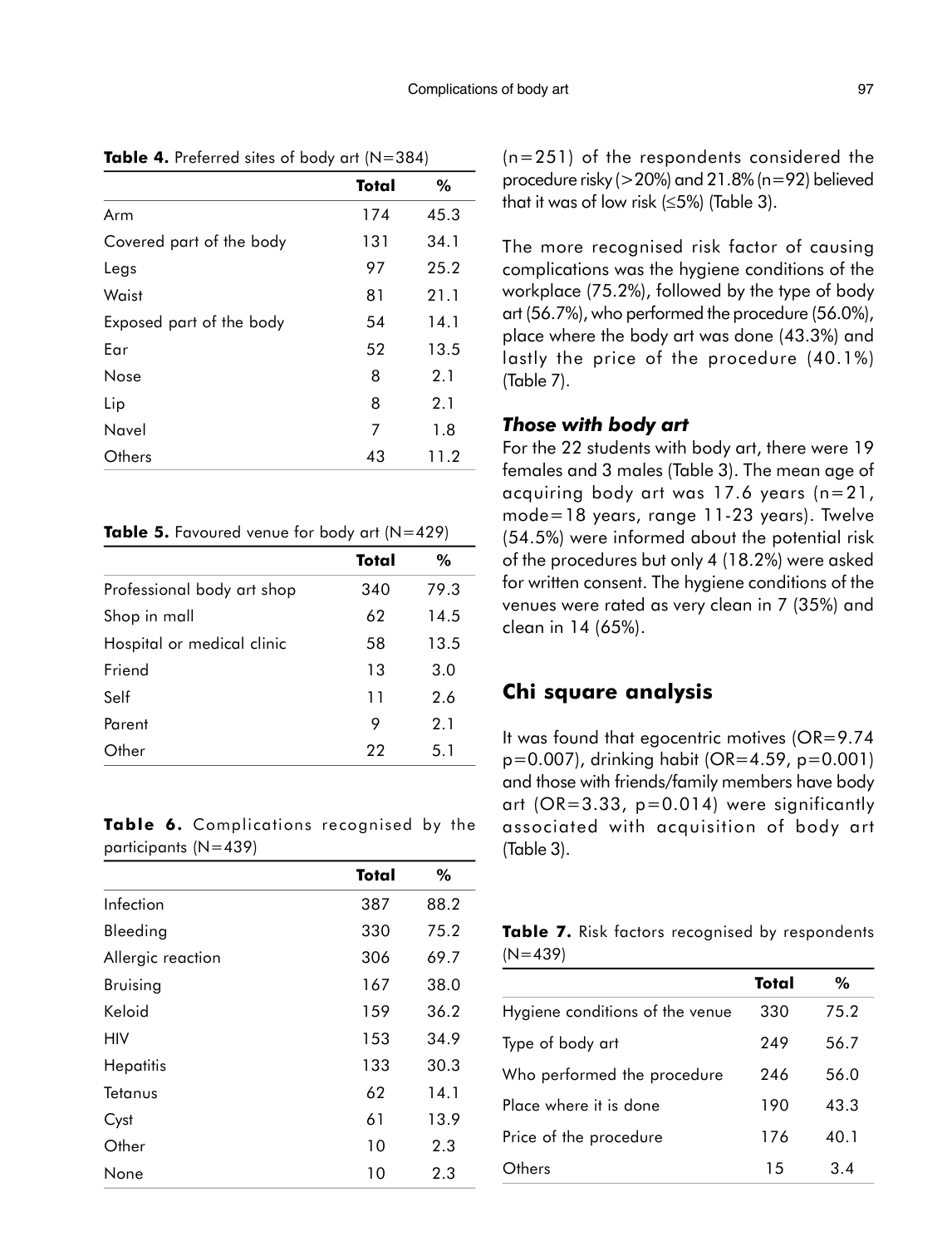## **Discussion**

Our study shows that body art among college students in Hong Kong is not as high as that in Western society.<sup>1,2</sup> The estimated prevalence is only 4.79% (22 out of 459) which is much lower than that in a similar study by Greif et al<sup>9</sup> of more than 700 college students.<sup>8,9</sup> In their study, the prevalence of tattoos was 73% (n=561) and that of body piercing was 51% (n=391). This could be due to ethnic difference as Chinese culture emphasises inner beauty over outward appearances. If we take the population between 15 to 29 years of age in Hong Kong in 2018 as 1,208,300 (https://www.censtatd.gov.hk/hkstat/  $sub/sp150.jpg$ tableID = 002&ID = 0& productType=8), the estimated number of people with body art is 57, 800. On the other hand, our study only focused on college students which is a more educated group among all youngsters and may, therefore, underestimate the prevalence of this age group as a whole. According to an American study, those with a Bachelor's degree had a lower prevalence (22.5%) compared with those who did not complete high school  $(42\%)$ .<sup>1</sup> The former may have a better understanding of the potential risks and hence more cautious about body art.

To establish one's individuality or identity seems to be the most important motive for acquiring body art in our participants. We tried to group the motives into an 'egocentric' domain which includes motives as: Like the way it looks, to be fashionable, to make a personal statement, to feel different, to catch attention and to be daring. All these motives focus on individuality. This egocentric domain as a whole, correlates significantly with body art acquisition  $(p=0.006, OR=9.74)$ . This is understandable as young people are keen to express themselves and explicit body art could serve as an effective means. This motivation is stronger than those to satisfy other's wishes (parent, friend) or for spiritual reason (religious). Our result echoes with the motives given by western youth who want 'to be myself, I don't need to please or impress anyone'.<sup>8,9</sup>

In this study, drinking habits are found to be associated with acquisition of body art (p=0.001 OR=4.39) which is similar to the study in the United States.<sup>1</sup> There has been suggestions that tattooing is associated with high risk behaviours such as alcoholism, sexual promiscuity, drug abuse etc.<sup>9,10</sup> though the association was found to be weak in a recent Italian study.<sup>2,10</sup> In our study, we did not enquire these high-risk behaviours. Yet we know that some people acquired body art in certain social circumstances (e.g. during party gathering) though how common it is needs to be further investigated.

The other significant factor associated with acquisition of body art is having friends / family members with body art  $(p=0.014, OR=3.33)$ . This is in line with other studies<sup>8,9</sup> Again, this is obvious as youngsters are more prone to peer influence. On the other hand, more than half of our participants would seek their parent's approval (57%) which is higher than that among western youngsters (24%).<sup>8,9</sup> This may again reflect an ethnic difference between Chinese and the West. Among Chinese, close family ties are fostered and parents are expected to care for the child lifelong. In return, children have to respect their parents' wishes.

In this study, arm was the most preferred site of body art in our respondents while ear, nose, lips and navel were the less preferred sites. This may well correlate with the lower preference of body piercing by our participants as these sites (ear, nose, lips, navel) are more popular for body piercing.

In our study, most of the participants were able to recognise the potential complications of body art. These include infectious (infection, HIV, tetanus, hepatitis) and non-infectious causes (allergic reaction, keloid scar, cyst, bleeding and bruising). This could be due to the fact that most of the participants are studying health-related programmes (88%). Infectious complications such as (88.2%), hepatitis (30.3%) and even human